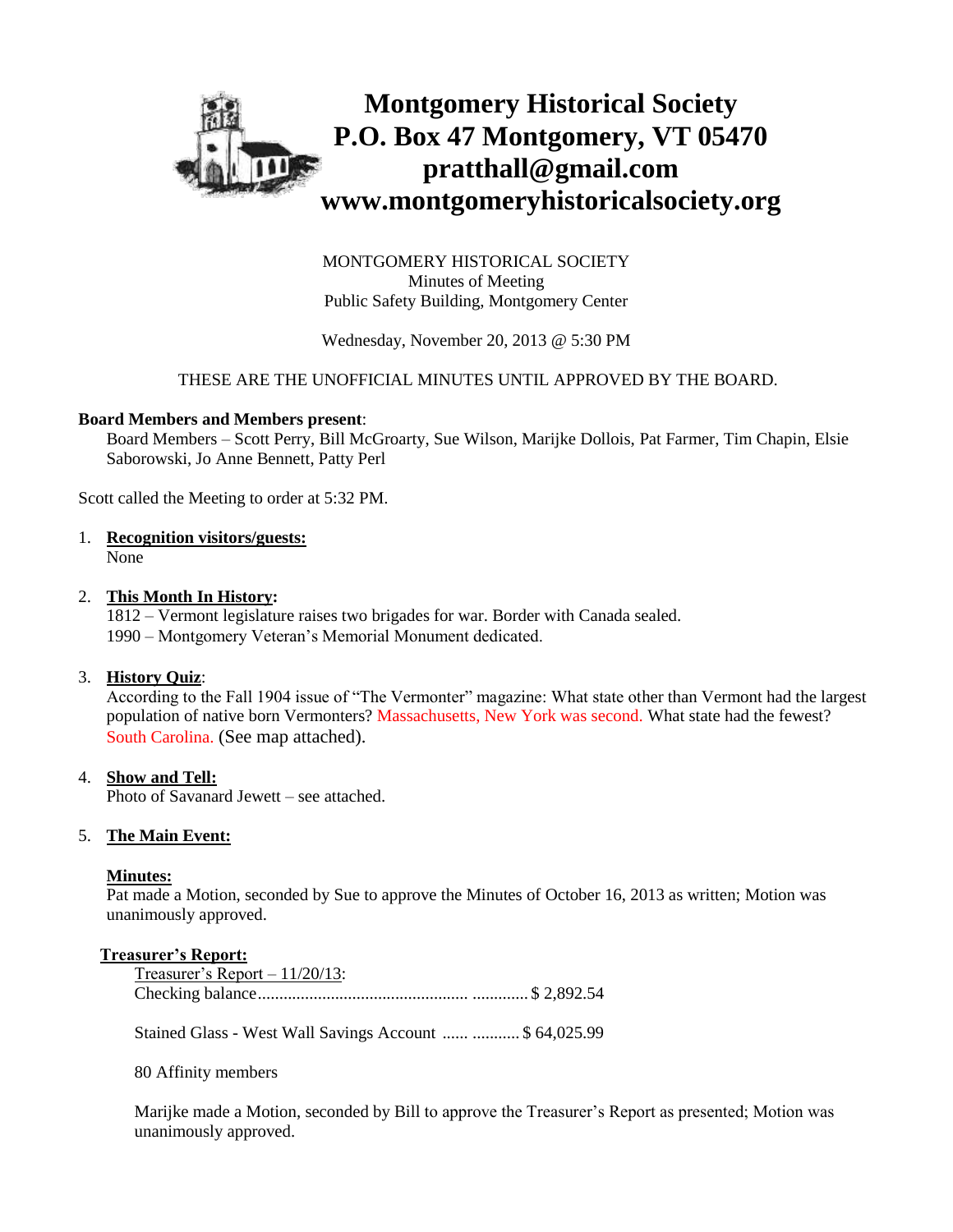# **Membership:**

Membership unchanged: 208 members - \$12,441.00.

# **Old business:**

- A. West Wall Capital Campaign
	- 1) Financial Report see report attached; these are only working figures, no actual amounts. It is projected that we are on track to have ±\$110,000 in the fund by early 2014, if an anonymous donation comes through and we receive the State grant pending.

The next WWCC Committee meeting will be Friday, Nov.  $22<sup>nd</sup>$  – the solicitation of corporate donors will be the subject of the meeting. Pat is working is putting together a wild-game dinner at the Black Lantern; this is tentatively scheduled for January 2014.

- B. Town History Book update Scott presented a printout of the "maroon" cover of the third edition which will have 320 pages and will possibly be ready before Christmas. A discussion took place on order number and selling price – pending final cost it was proposed to order 500 copies with a selling price of \$20/member and \$23/non-member; final decision to be made at next meeting.
- C. LLHS Annual Meeting Nov. 1 in Barre Scott and Pat attended. The Vermont Historical Society Museum in the old Spalding Building was very interesting and well recommended.
- D. Christmas Member Social December  $13<sup>th</sup>$  at 6:00 PM; invitations have been sent to all current members. Set-up will be Wednesday, Dec.  $11<sup>th</sup>$  at 1:00 PM.
- E. Carols & Candles December  $22<sup>nd</sup>$  no further action.
- F. 2014 calendar Scott presented a prototype; final print should be ready in a few days. It was decided to sell the calendar for \$15/each and \$12/each for orders of 10 or more.
- G. Former Baptist Church a meeting will take place Saturday, Nov.  $23<sup>rd</sup>$  at 1:00 PM at the Church to:
	- 1. To approve the change of name from Montgomery Community Church to Montgomery Town Association, and
	- 2. To induct new members

A letter of invitation has been sent to former members of the Baptist Church and those who have attended previous meetings.

# Z. Reminders:

- 1) Heaton House Paint Spring
- 2) Possible Beers Atlas and large Franklin County map acquisition Scott to follow up.
- 3) Stanton Memorial Gift no report
- 4) MHS Sign
- 5) June  $21 22$ , 2014 VT History Expo

# 6. **New business:**

- 1. MHS Letter of Support to Shanna Deeds for Wild and Scenic Designation for Upper Missisquoi and Trout Rivers – Scott read a proposed letter. Sue made a Motion, seconded by Tim to approve the letter; Motion was unanimously approved.
- 2. Scott suggested a review of the By-Laws sometime next year.
- 3. The Barre Opera House has established an endowment fund would this be a possibility for the MHS?
- 4. Pierre Home-Douglas wrote an articles on Vermont General Stores in the Nov./Dec. 2013 issue of Vermont Magazine – he contacted Scott about writing an article about Montgomery old- and newtimers. (His father, John Home-Douglas, lived and built a home in Montgomery in the 1980s).
- 5. It was proposed to remove and store the flags and use the space to display awards and plaques of recognition. Sue made a Motion, seconded by Pat to approve the proposal; Motion was unanimously approved.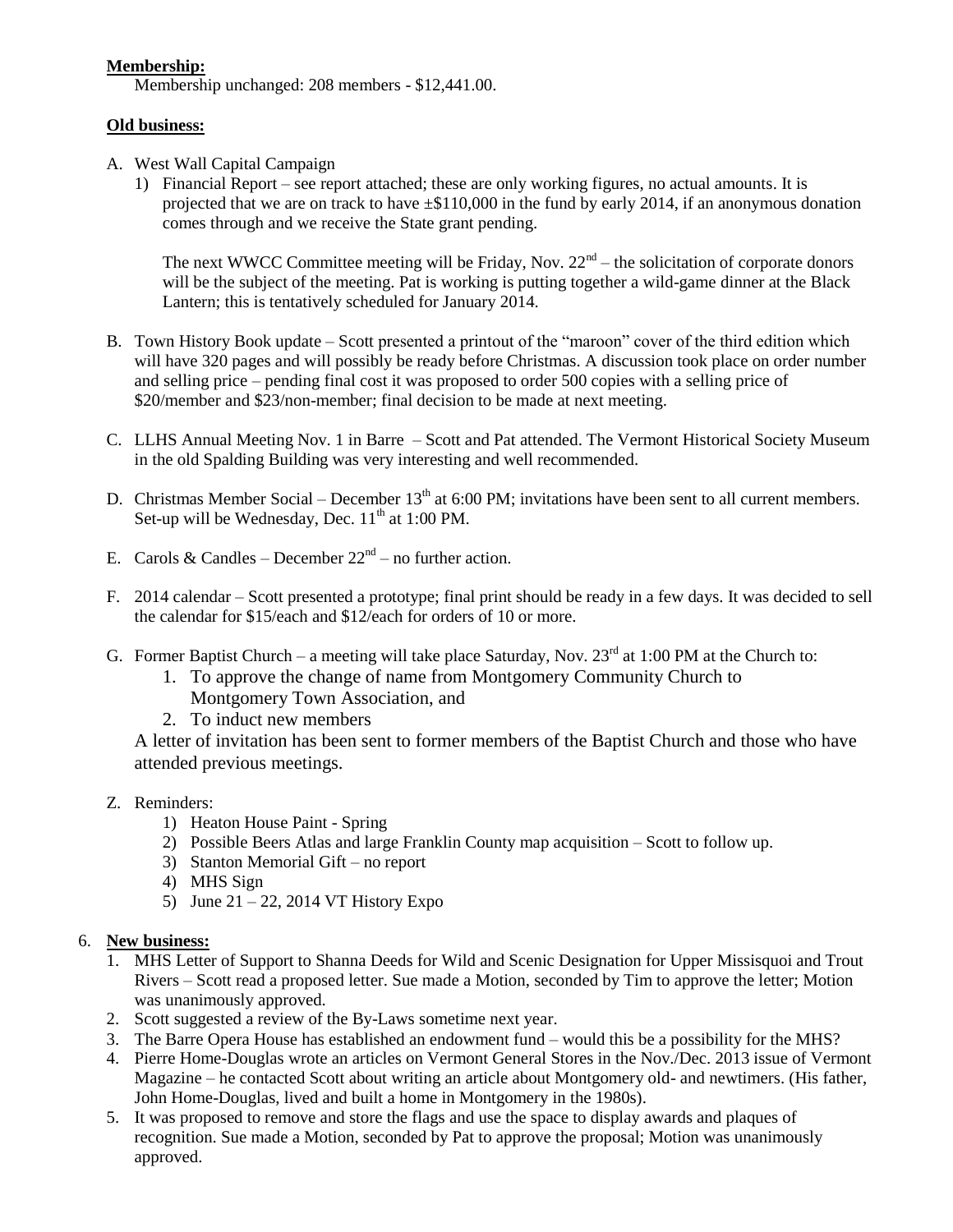# 7. **Adjourn:**

Bill made a Motion, seconded by Pat to adjourn at 6:40 P.M. Said Motion passed unanimously.

Respectfully submitted, Marijke M. Dollois

Back of photo reads; "Uncle Savanard Jewett". Also has the name "Jeanie Jewett"



From my (John and Susie Roberts) research, I've learned that **Savanard** was born December 12, 1848, the son of **Samuel D.** and **Margaret** (**O'Connell**) **Jewett**. I found him in the 1900 Franklin County, Montgomery, Vermont census, age 52, single, listed as **Jewett, Savanard G.**, a lumber manufacturer. Working back in time, he first appeared in the 1850 Franklin County, Montgomery, Vermont census in the household of **Samuel** and **Margaret Jewett** at the age of two as **Glanville** --likely his middle name. He was still there in 1860, but appeared in the 1870 Rockingham County, Salem, New Hampshire census, listed as **S. G. Jewett**, age 22, boarding at a local hotel and working for a shoe manufacturer.

I was unable to find him in the 1880 census, but found him listed as **Lavanard** [sic] **Jewett** in the 1882- 1883 Child's Gazetteer for Franklin County. According to the Gazeteer, he was employed by the **S. B. Jewett** & Co., with his brother, **Sheldon B. Jewett**. The business was sited in Montgomery, Vermont, as "saw log and shingle-mill, manuf. of lumber, &c"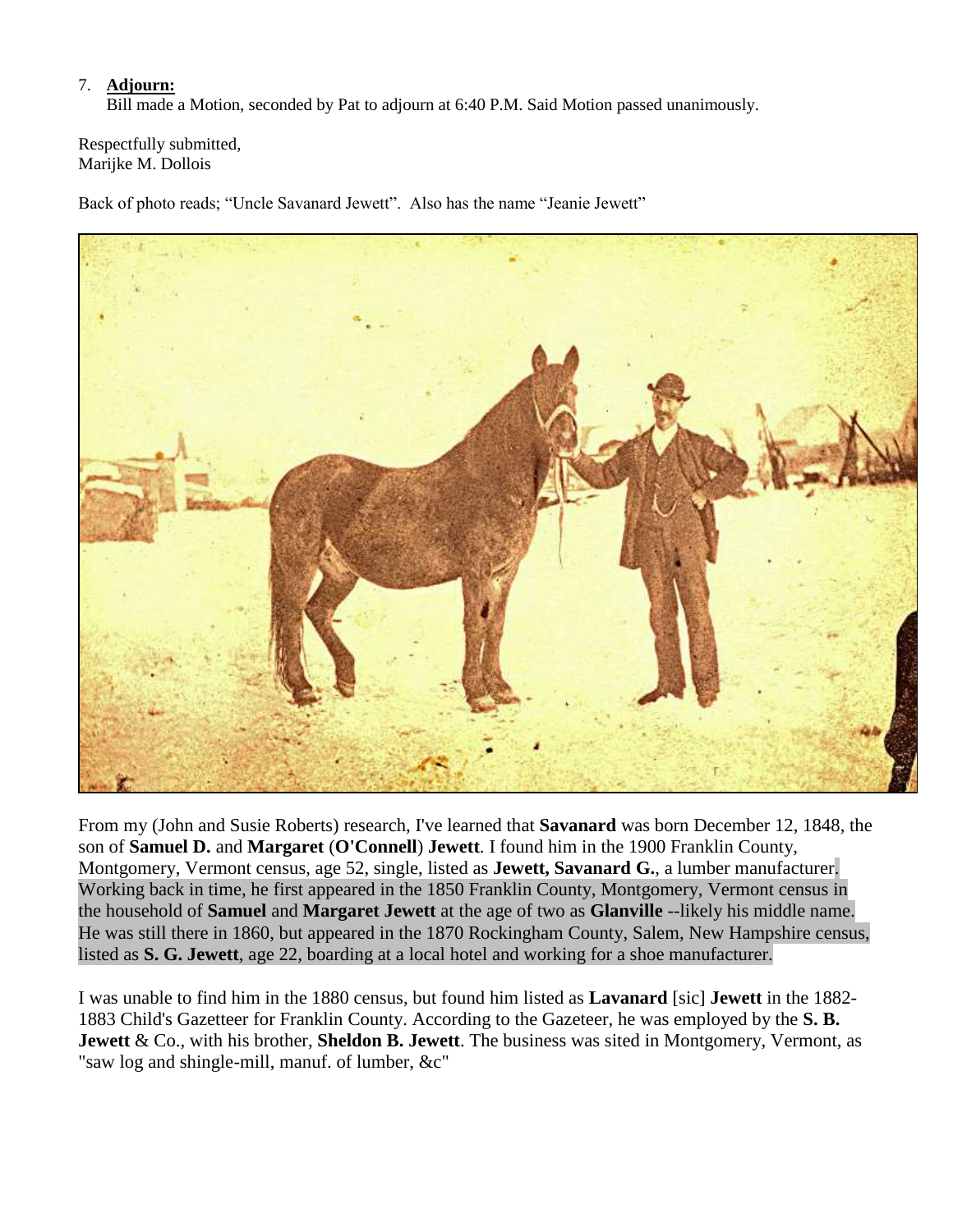